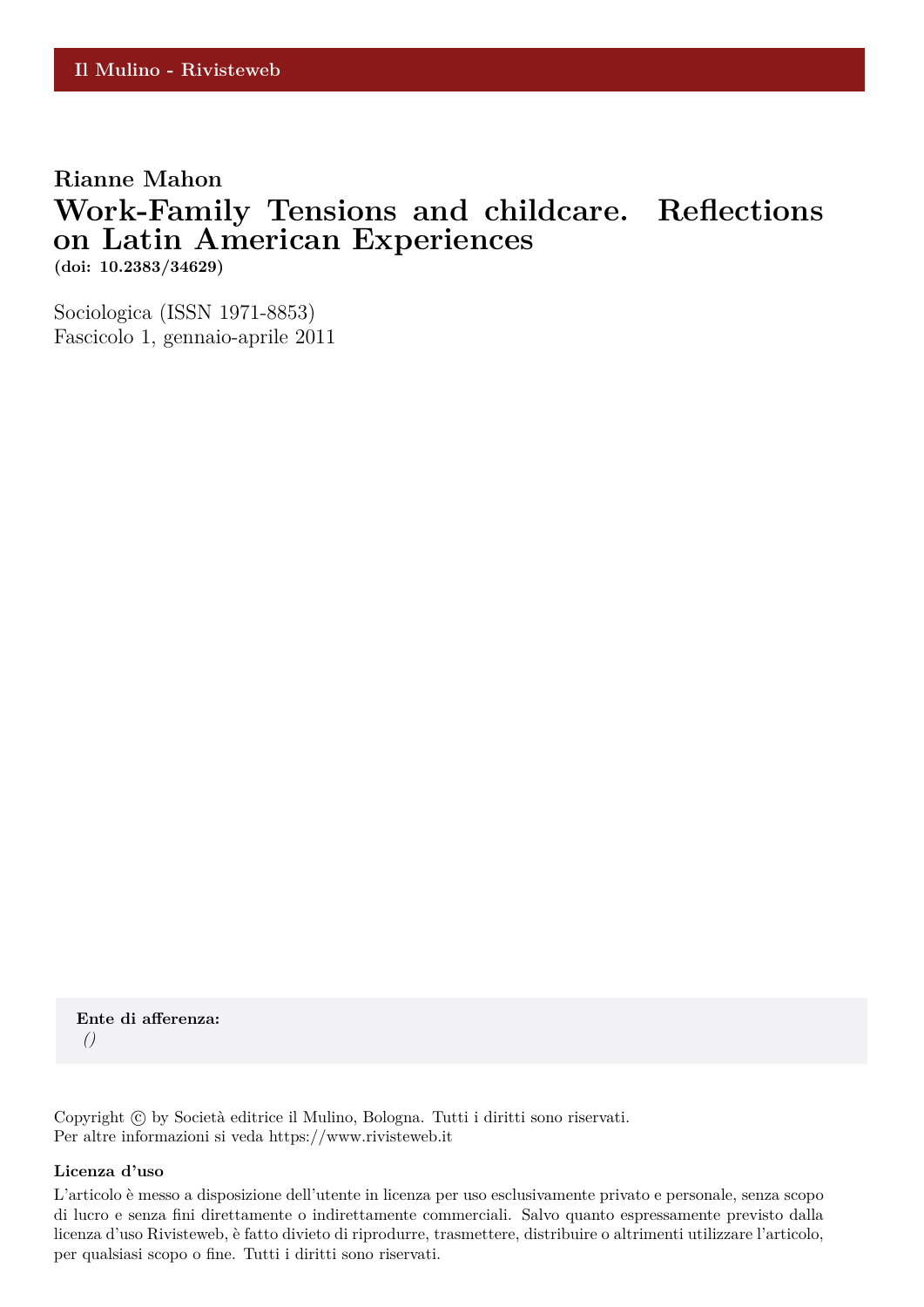Symposium / Gender and Welfare State. A Feminist Debate

# **Work-Family Tensions and childcare**

# Reflections on Latin American Experiences

# *by* Rianne Mahon

doi: 10.2383/34629

### **Introduction**

The issues raised by tensions between work and family life have been on the agenda in Western Europe and North America for several decades. Women's rising labour force participation, the increase in lone parent families, demographic challenges (falling fertility, ageing) have given rise to the need for policies and programs, like childcare, to address this. While demands for public action to deal with these issues have arisen in a context where states are under pressure to curb social expenditures, such pressures have also enhanced the importance of measures to facilitate work-family reconciliation. Thus, for instance, the Organisation for Economic Cooperation and Development (OECD) has advocated measures to increase women's labour force participation as part of a broader move to reduce social assistance rolls, to "modernize" pension systems and to eliminate tax expenditures favouring the male breadwinner-female caregiver family [OECD 2005].

Work-family tensions are not, however, confined to North America and Western Europe. The issue is also of growing importance in the Global South. Noting that women's massive entry into the paid workforce is a near global trend, UNRISD launched a three year (2007-09) study of the political and social economy of care, with particular attention to countries of the South. This paper reflects on the results of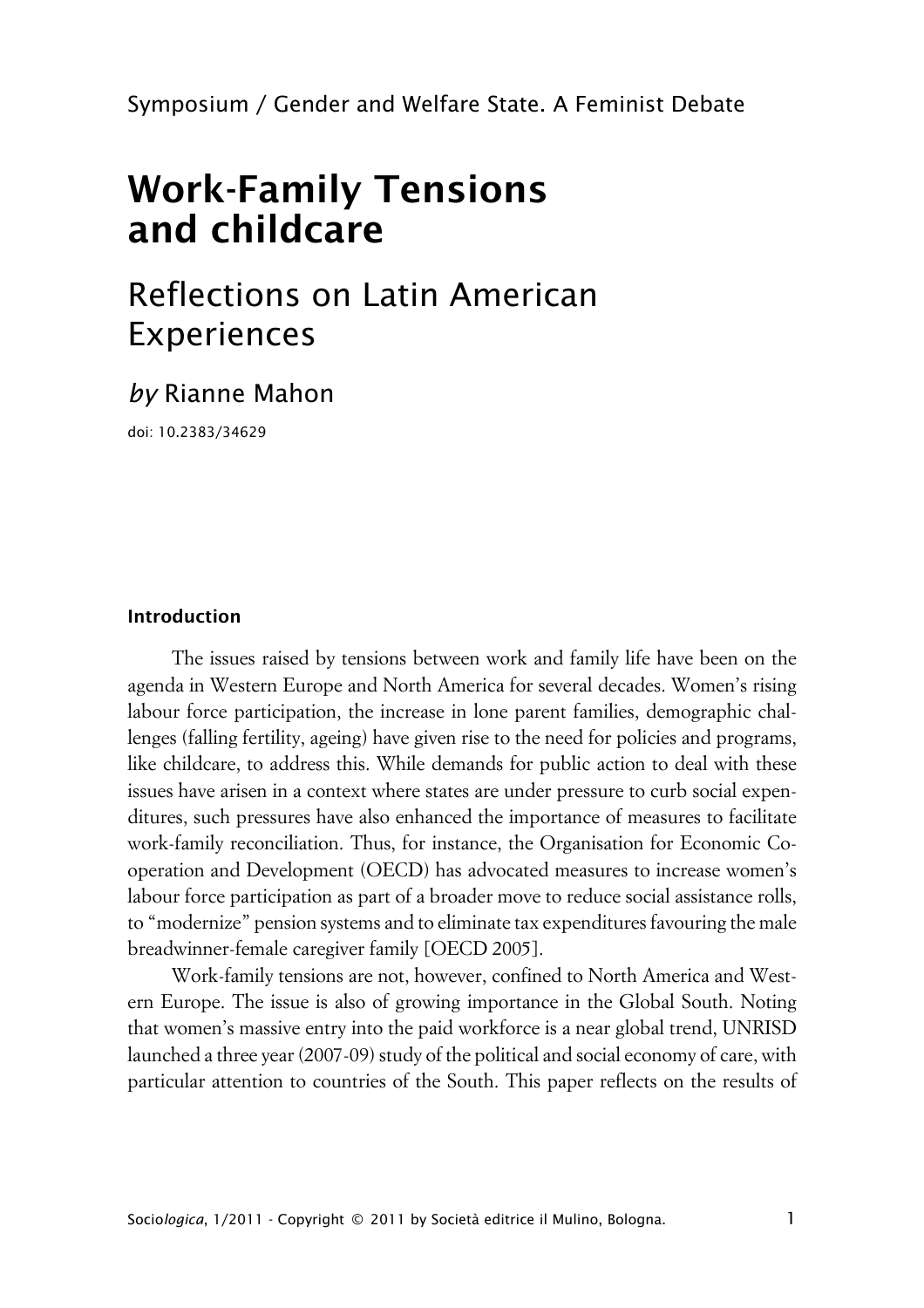these studies in several Latin American countries<sup>1</sup> whose welfare regimes bear marked similarities to those of Southern Europe.<sup>2</sup> Particular attention is paid to changing childcare arrangements in countries that once relied primarily on families (i.e. mothers) for provision.

The first section provides a brief description of the welfare regimes of middle-income countries like Argentina, Chile and Uruguay, bringing out the parallels between these and southern European regimes. It will show how economic crises and the structural adjustment policies favoured by the International Monetary Fund (IMF) and the World Bank have undermined the old regimes in ways that exacerbate work-family tensions, not only for the poor but also for middle class families.

Just as the European Union and the OECD have helped to draw the attention of European and North American states and publics to work-family issues, so, too, have international organisations helped to shape policy agendas in Latin America. The second section accordingly examines the policy advice being tendered by the World Bank, which has become an important protagonist for the adoption of early childhood development (ECD) programs in the Global South. It argues that the World Bank's perspective on ECD treats childcare as just part of a package of measures focused on young children – and only those living in extreme poverty. In this it draws its inspiration from the liberal-residualist American social policy model, rather than the universalist approach advocated by the OECD.

The third section looks at recent childcare policy developments in the larger Latin American countries. It argues that none are slavishly following the Bank's advice, especially with regard to preschool education. Although there is a visible turn to non-formal childcare for younger children who are poor in some countries, in others – notably Brazil and Chile – important steps have been taken to establish the foundations for a universal early childhood education and care system. The paper concludes with reflections on "what is to be done."

<sup>&</sup>lt;sup>1</sup> The country studies, which can be found at the UNRISD site ([www.unrisd.org/research/gd/](http://www.unrisd.org/research/gd/care) [care](http://www.unrisd.org/research/gd/care)), included Argentina (2008), Chile and Mexico (2010), Uruguay 2010) and Nicaragua (2010). I also draw on UNESCO's [2006] study of early childhood education and care in Brazil.

<sup>2</sup> There is an important literature on this 'fourth' world of welfare regimes. See especially Ferrera [1996; 2005], Naldini [2003], and García and Karakatsanis [2006].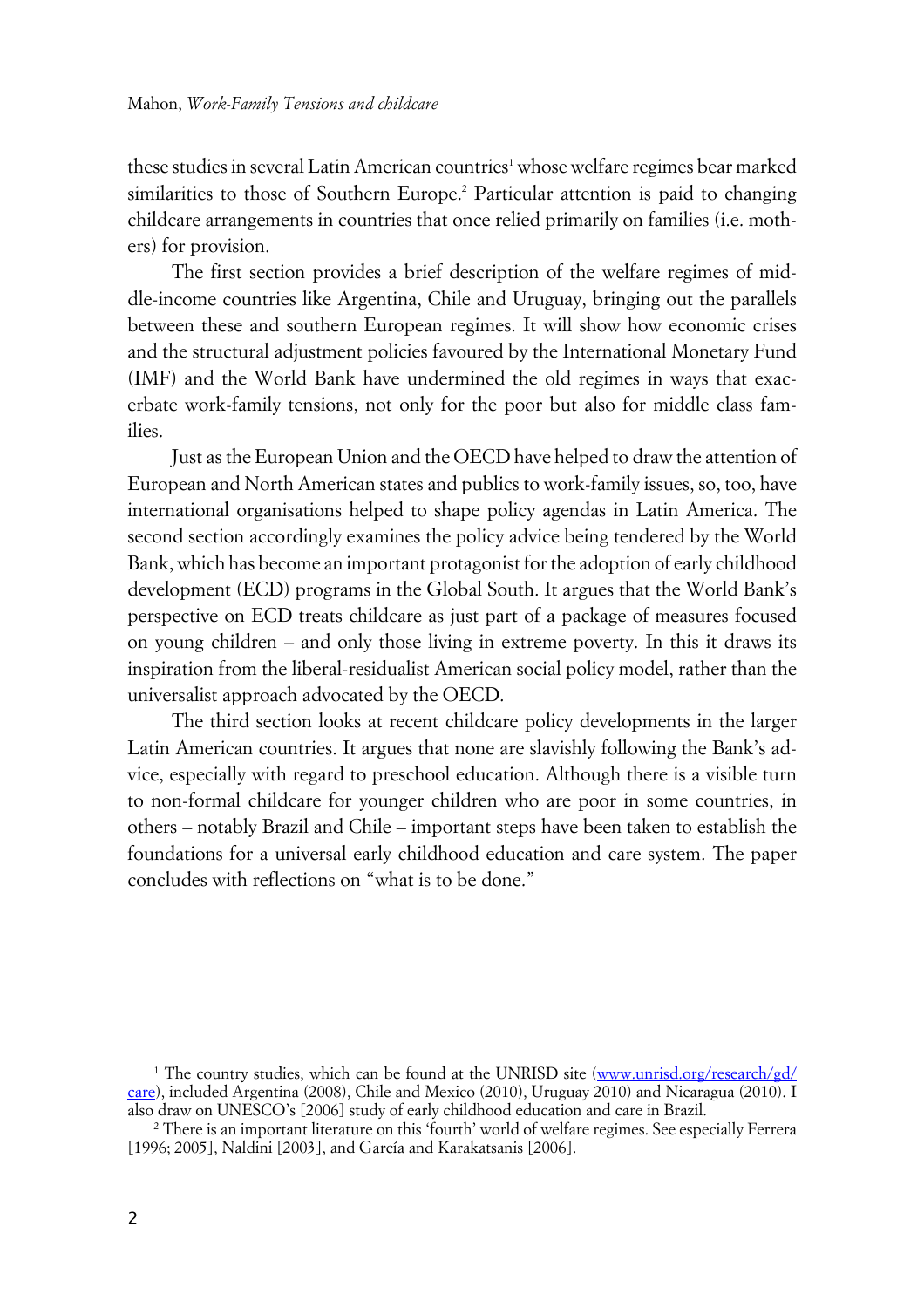#### **xConservative-Familialist Regimes in Latin America Under Pressure**

The welfare regimes in existence by the 1980s in the middle-income countries of Latin America<sup>3</sup> have been compared to the conservative regimes of southern Europe. As in southern Europe, these regimes "focused on supporting families by protecting the (male) breadwinner through occupationally stratified social insurance schemes and job protection" [Barrientos 2009, 89]. Yet Barrientos classified them as "conservative-informal" because, for the most part, such protections only reached those in the formal labour market. In some, however, the informal sector was small, whereas in others, especially those with a substantial rural population, it was more significant, leading Filgueira [2005] to distinguish between the "stratified universalism" of Argentina's and Uruguay's regimes and the "dualist" (stratified-exclusionary) regimes of Brazil and Mexico.<sup>4</sup>

While insightful, like Esping-Andersen's original typology, these classifications paid little attention to the provision of care. To be sure, for the most part, in these years care was largely provided by the unpaid work of women in the home. Nevertheless, countries like Argentina had developed an extensive network of public health and educational services by the 1970s. Women (at least those employed in the formal sector) benefited from job protection during pregnancy, were eligible for paid maternity leave and, since the 1970s, were officially covered by legislation requiring employers to provide childcare – although the latter provision was not enforced [Faur 2008, 48]. In Mexico, too, from the mid-1970s, the Institute for Social Security (IMSS) and its public sector counterpart (ISSSTE) were authorized to provide childcare for working mothers in the formal sector [Staab and Gerhard 2010].

During the 1980s, these regimes came under increasing pressure the IMF and the World Bank<sup>5</sup> to implement structural adjustment policies, which led to increased reliance on women's paid labour, as well as to the erosion of formal sector employment. Thus (urban) women's labour force participation rates in Argentina rose from 38% in 1990 to 48% by 2002; in Uruguay, from 44-to 50%, in Chile from 35 to 42, and in Mexico from 33 to 45% [Abramo and Valenzuela 2005, 375]. Yet women were entering a labour market that was becoming increasingly informalised. By 1990, the percentage of non-rural men in the informal sector had ballooned to nearly 50% in Argentina (55.5% for women) while in Brazil, Chile, Uruguay and Mexico it

<sup>3</sup> I am here referring to Argentina, Brazil, Chile, Mexico and Uruguay but Costa Rica also boasts one of the most developed welfare regimes in the region, with a strong universalist cast.

<sup>4</sup> It should be noted that while Argentina and Uruguay are predominantly urban societies, Brazil and Mexico still have a substantial rural population.

 $5$  Brazil, however, resisted pressures from the IMF and the Bank to implement structural adjustment policies.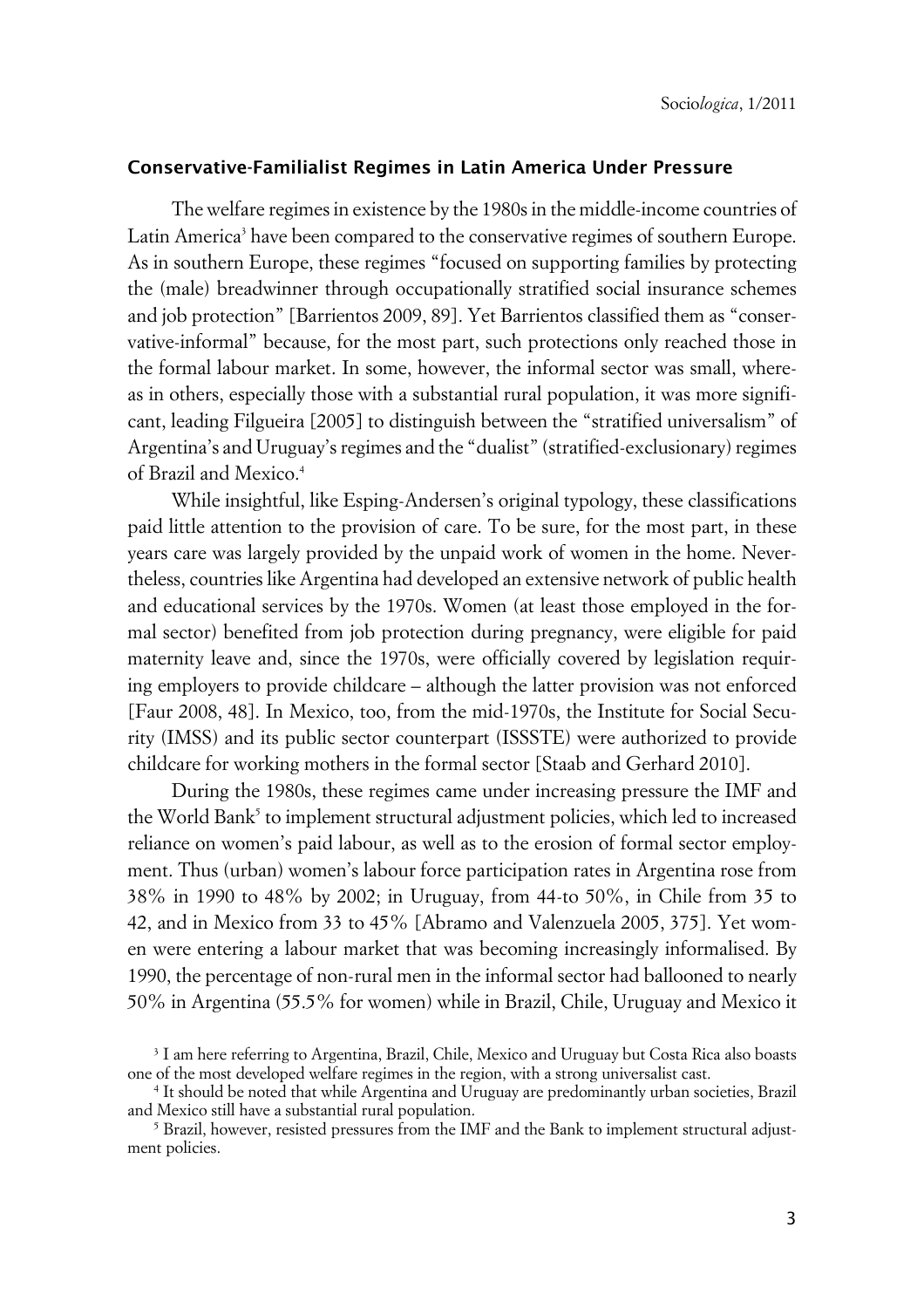accounted for between 33 and 38% of the labour market for men and 40-47% for women [Abramo and Valenzuela 2005, 383]. A decade later informal sector employment for both men and women had dropped somewhat in Argentina and remained the same in Chile, but had continued to rise in Brazil, Uruguay and Mexico.

For men, the rise in informal employment can be directly attributed to economic liberalisation and the forced restructuring of economies based on import substitution. As Abramo and Valenzuela note, "the increase in informal employment among men was largely attributable to the disappearance of jobs in certain male-dominated industrial sectors and to the dropping off of employment in large enterprises that replaced many of their workers by capital equipment and technology" [2005, 384]. While women have benefited to some extent from the growth of service sector employment, they remain over-represented in the informal sector. Here domestic service employs as many as one-fifth of women in Uruguay and Brazil [Abramo and Valenzuela 2005, 385], a point to which we shall return.

The expansion of the informal sector and the rise of women's participation in the paid labour force have in turn contributed to the reconfiguration of these welfare regimes, while generating new social risks, including the need to find new ways to meet provide care. As the UNRISD study of Uruguay noted, "the breakdown of the old social model placed women in a dramatic position, as the last resource for family income, as a continual bearer of care-taking, in an increasingly worsened labour market situation, with less stability in family arrangements and with a frozen landscape in terms of welfare policies, that neither acknowledged nor confronted the new economic and social conditions" [Filgueira *et al.* 2009, 17].

In other words, as in Europe and North America, women's influx into paid employment is not a temporary phenomenon but rather "an ongoing process that has increased the conflicts between productive and reproductive work and the cultural tensions between female autonomy and dependence. This new situation requires comprehensive policies and a "reengineering of time"...since it cannot be resolved simply through individual contracts and monetary relationships" [ECLAC 2007, 67].

#### **xThe World Bank: Early Childhood Development as Solution to Inequality?**

There may be an increasing need for Latin American states to develop solutions to work-family tensions but it is difficult to do so under conditions of economic instability, rising inequality and deepening poverty, while grappling with the residue of the familiarism that assumes care needs are met by the unpaid work of women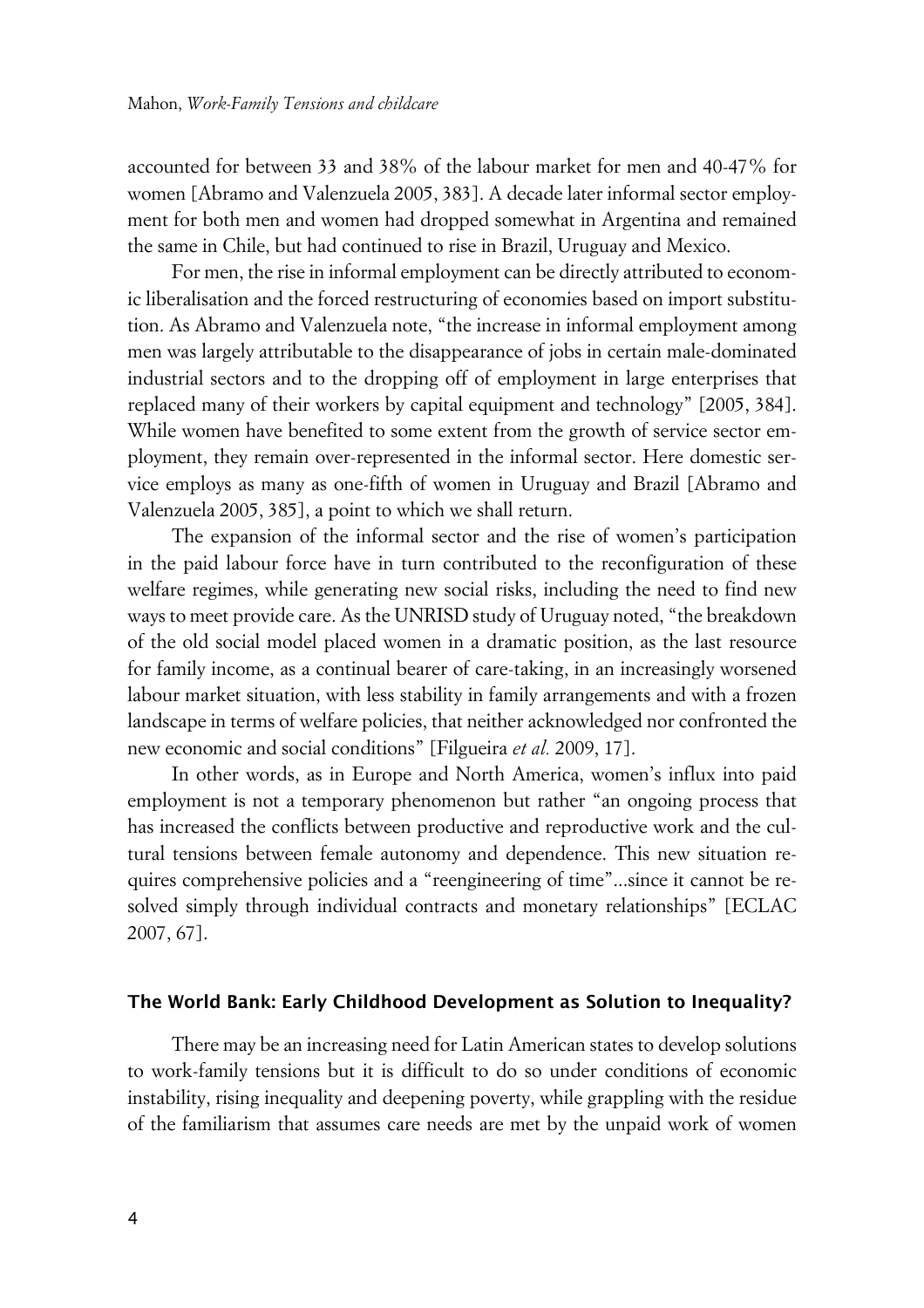and meeting the international financial organisations' demands for fiscal austerity. They do so in a context where the post-Washington Consensus World Bank has its own advice to tender. In contrast to the OECD and the European Union, however, the World Bank has seized upon ECD less as a way to promote work-family balance than as a means to tackle inequality – by focusing on inter-generational inequality. Accordingly, it largely ignores inequality in the here and now in favour of equal opportunity – for the new generation. In doing so, it eschews the kind of universal early childhood education and care programs recommended by the OECD [2006]. Rather, inspired by US "Head Start" and related programs, it favours ECD programs targeting the very poor.

This is not to suggest that the Bank ignores gender equality. In fact, it is in the process of preparing the 2012 World Development Report, which will focus on gender and development.' Moreover, its Latin American and Caribbean gender unit "is widely cited, internally and externally as the most effective of the Bank's regional gender initiatives" [Bedford 2009, 44]. Yet for the Bank, the South's "gender gap" has come to be seen as a measure of its backwardness [Bedford 2009, 30]. Bedford demonstrated that while the Bank's work on Latin America recognised women's unpaid care work, its solutions focused on getting men to 'do their share' by "fatherhood promotion, family strengthening and workshops for poor communities to raise awareness of the importance of gender equality" [2009, 62]. Moreover, while the Bank favours women's incorporation into the labour market, Bedford's detailed field work in Ecuador and Argentina showed that its projects were remarkably silent on the question of childcare.

Childcare does appear in Bank-sponsored programs, but not as a means of promoting gender equality. Rather, it forms part of the Bank's investment in ECD. The push to highlight the "early years,"<sup>7</sup> began in earnest in the 1990s and by the mid-1990s, ECD formed an increasingly important part in the World Bank's post-Washington Consensus social programs. By 2010 it could proudly proclaim to have invested over US\$100 million in ECD programs for Latin America and the Caribbean.<sup>8</sup> It has also entered into a joint venture – "Early Childhood Initiative: an Investment for Life" – with a foundation established by Colombian singer, Shakira, aimed at making ECD a priority in the region. The ECD/social investment frame may thus

<sup>6</sup> See <www-wds.worldbank.org/external/default/WDSContentServer/IW3P/IB/03/000334955>. Accessed 12.02.2011. For an assessment of 'what will (and won't) be' in the report see [http://](http://blogs.oxfam.org/en/blog/affiliate/11-01028/gender-equality-and) [blogs.oxfam.org/en/blog/affiliate/11-01028/gender-equality-and.](http://blogs.oxfam.org/en/blog/affiliate/11-01028/gender-equality-and)

<sup>7</sup> See Mahon [2010] for more detail.

<sup>8</sup> [Http://web.worldbank.org/WWBSITE/EXTERNAL/COUNTRIES/LACEXT/](http://web.worldbank.org/WWBSITE/EXTERNAL/COUNTRIES/LACEXT/HAITIEXTN/0,,contentMDK.2278) [HAITIEXTN/0,,contentMDK.2278.](http://web.worldbank.org/WWBSITE/EXTERNAL/COUNTRIES/LACEXT/HAITIEXTN/0,,contentMDK.2278)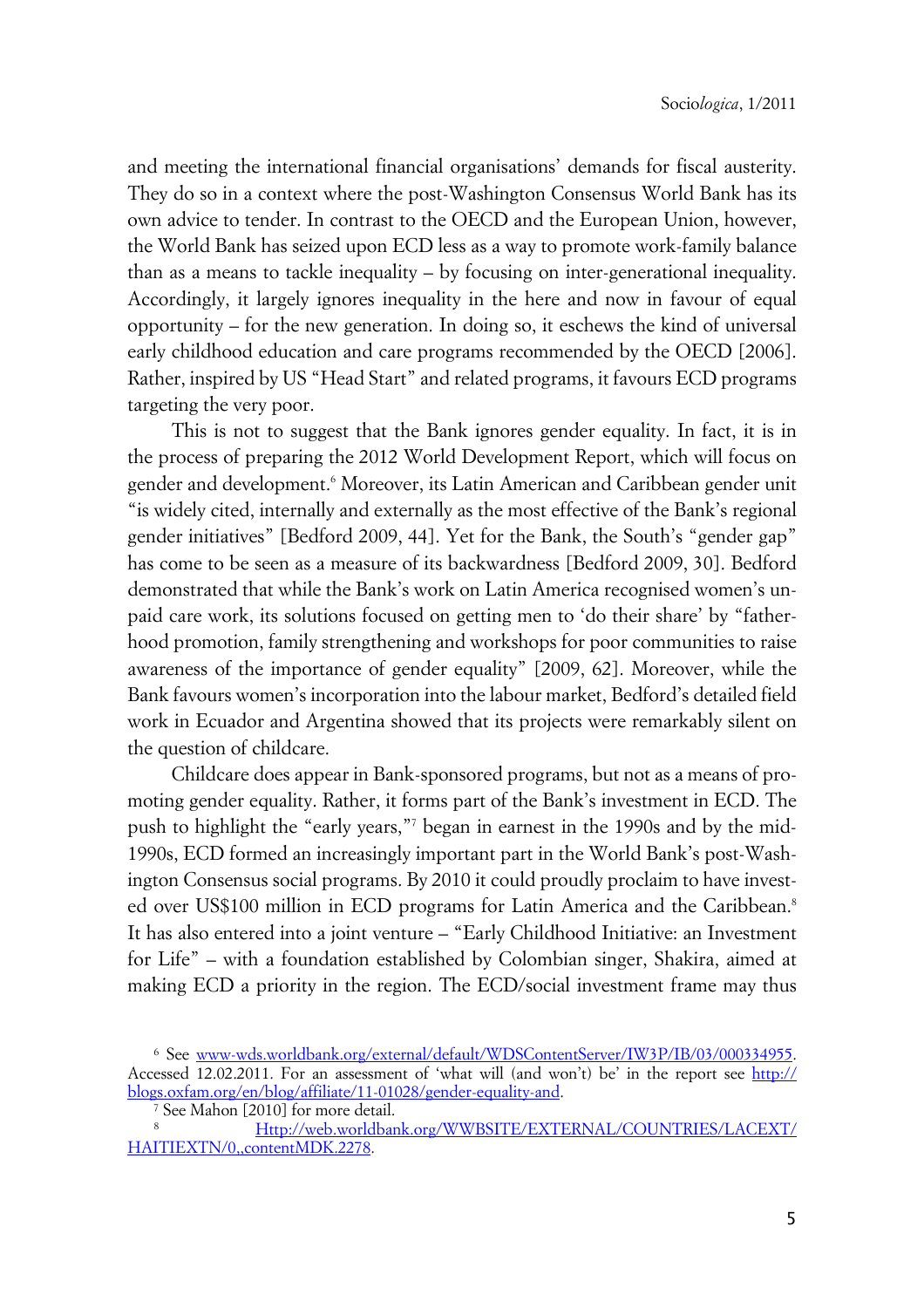have opened a space for Bank funding of childcare but it represents only one part of the ECD package (and often the smallest), which includes prenatal, maternal and infant health and nutrition programs.

The Bank's perspective on ECD was developed by drawing on US-based behavioural and neuroscience science research [Young 1995; 1996; 2002] and ECD evaluation studies [Vegas and Santibañez 2010, chapter 3], beefed up by examples from the Bank's own field projects. While neuroscience identified the importance of the very early years – i.e. children from 0-3 as well as preschool children – as the critical period shaping the one's potential, cost-benefit calculations by economists like Chicago University's J.J. Heckman, made the utilitarian case for investing more in the early years than in adult training [Heckman 1999]. A corollary of this is the Bank's push to "rationalize" expenditure on post-secondary education – which is primarily seen to benefit middle-and upper classes – and redirect expenditures to primary education [World Bank 1995, 8].

In addition, citing evidence from US studies of programs like Head Start that concentrated on poor children, the Bank promoted a liberal social policy model, targeting the very poor. As the Bank's 2010 report notes, targeting ECD expenditure on the poor avoids the equity-efficiency trade-off, concentrating investment on the early years to create equal opportunity – for the next generation. Investment in young children also avoids the "moral hazard inherent in programs that seek to equalize outcomes in adulthood..." [Vegas and Santibañez 2010, xxiv].<sup>9</sup> In a context of fiscal austerity, funding for such programs can be found in party by terminating universal preschool programs as middle- and upper class families can afford to pay for their children's education [Young 2002, 132].

Finally, the Bank commends the expansion of non-formal, community-based programs as less expensive forms of ECD capable of reaching the poor. Such programs are favoured because they offer poor women "employment opportunities" while contributing to competition and choice in childcare provision. Thus Investing in Children argued that "Mothers can be effective ECD providers in home-based programs...The women receive training and minimum assistance, on credit, to meet facility standards...Such efforts enable providers to benefit from public subsidies while also participating in a competitive, choice-based system of ECD programs" [Young 1995, 386-7]. Such programs may offer women jobs but only in the poorlypaid informal sector, with limited opportunities for skill development.<sup>10</sup>  $\ddot{\phantom{0}}$ 

<sup>9</sup> Here, "moral hazard" refers to situations that insulate certain actors (adults) from risks by providing unconditional benefits and thus cushioning them against pressure to seek paid work.

<sup>&</sup>lt;sup>10</sup> See however Talcott [2004] for an example of how 'community mothers' in Colombia have organised to be recognised as workers with rights.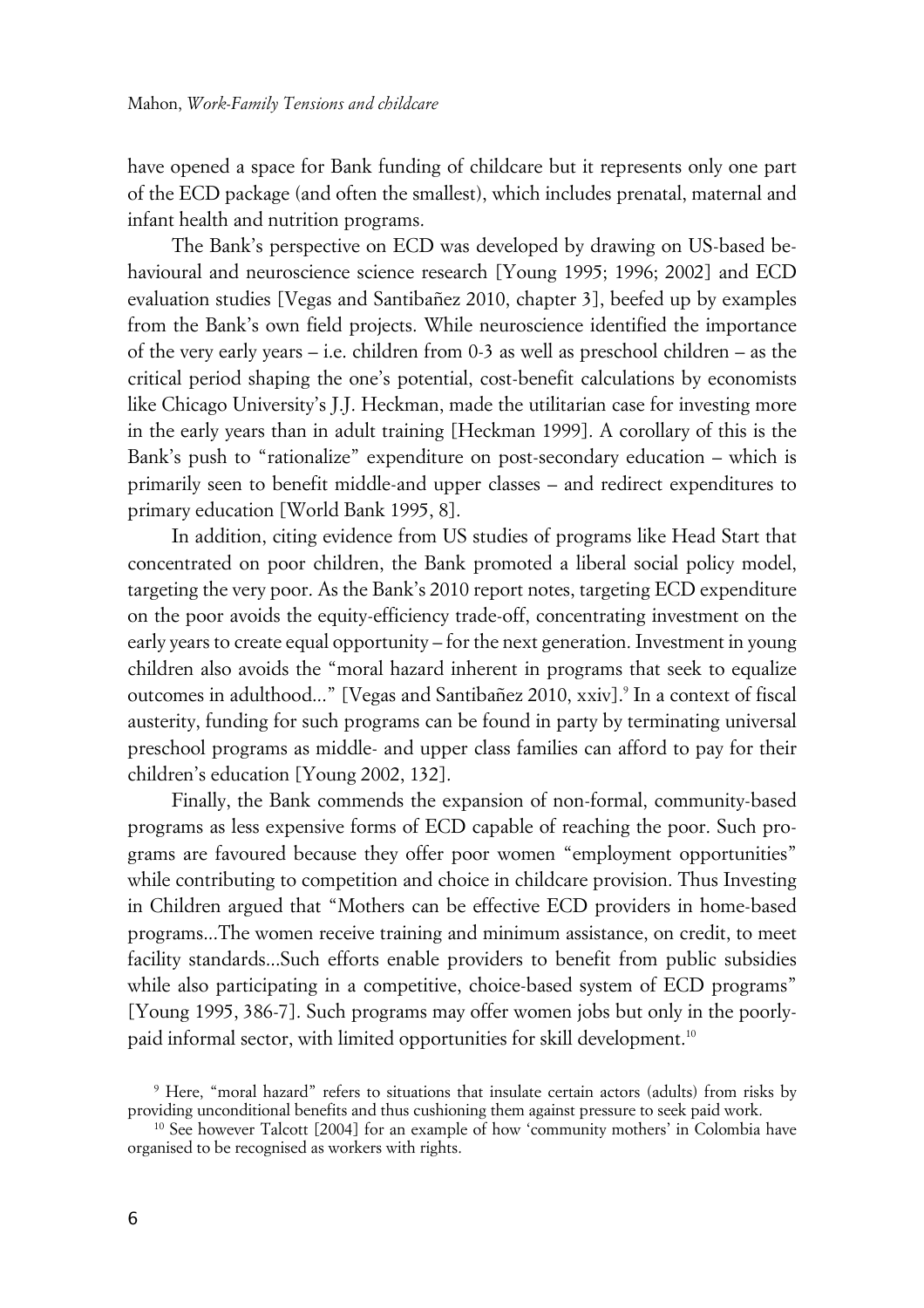#### **xLatin America: developments in childcare policy**

To the extent that Latin American countries follow the Bank's counsel, one would expect to see efforts to roll back universal preschool programs as the middle and upper classes are assumed to be able to rely on the market. For some this would mean hiring domestic workers, for others private childcare centres. For the poor, countries would turn increasingly to non-formal care arrangements that rely on low paid or "volunteer" labour of mothers to provide childcare. Such developments would, in turn, be consistent with the broader shift within the region from "conservative-informal" to "liberal-informal" welfare regimes. The latter represent a liberal turn to the extent that there is a weakening of the older stratified security systems and an increased reliance on markets, supplemented by new social assistance programs targeting the behaviour<sup>11</sup> of the very poor [Barrientos 2009].

To some extent, recent childcare policy and program developments in the Latin American countries being considered here do move in the direction favoured by the Bank. This is especially evident in programs targeting the youngest children (three and under). Not surprisingly given the declining efficacy of stratified social security systems, there has been little effort to implement and ultimately to expand the scope of earlier legislation that had made childcare a right for mothers employed in the formal sector. Instead, there has been a state-sanctioned expansion of non-formal, "community-based" forms of care, which frequently rely on the low paid or volunteer labour of mothers in poor neighbourhoods. This has not, however, been a universal trend, as we shall see: at least two countries (Brazil and Chile) have taken steps to develop early childhood education and care for very young children, with the aim of making this a universal program.

The expansion of non-formal care services is especially evident in Argentina and Uruguay. In 1985, Uruguay began to promote the creation of Early Childhood and Family Care (CAIF) centres providing non-formal care for children 0-4 [Filgueira *et al*. 2009, 49]. The majority of Uruguayan children three and under who are receiving out-of-home care in fact rely on these publicly funded institutions or on private care institutions. Even then, 75% of poor children have no access to childcare outside the household [Filgueira *et al.* 2009, 40]. Argentina has seen a proliferation of such childhood development centres and community crèches, especially since the passage

<sup>11</sup> Conditional cash transfers (CCTs), pioneered in Brazil (Bolsa Escola, started in key municipalities in 1995) and Mexico (Progresa and Oportunidades), have become the favoured form of social assistance. Typically they target mothers in very poor families, who are offered cash support contingent on ensuring children's school attendance and participation in child health programs. Such programs are counted as ECD programs even though they rarely include childcare. See Molyneux [2006] for a good analysis of the way such programs reinforce maternalist assumptions.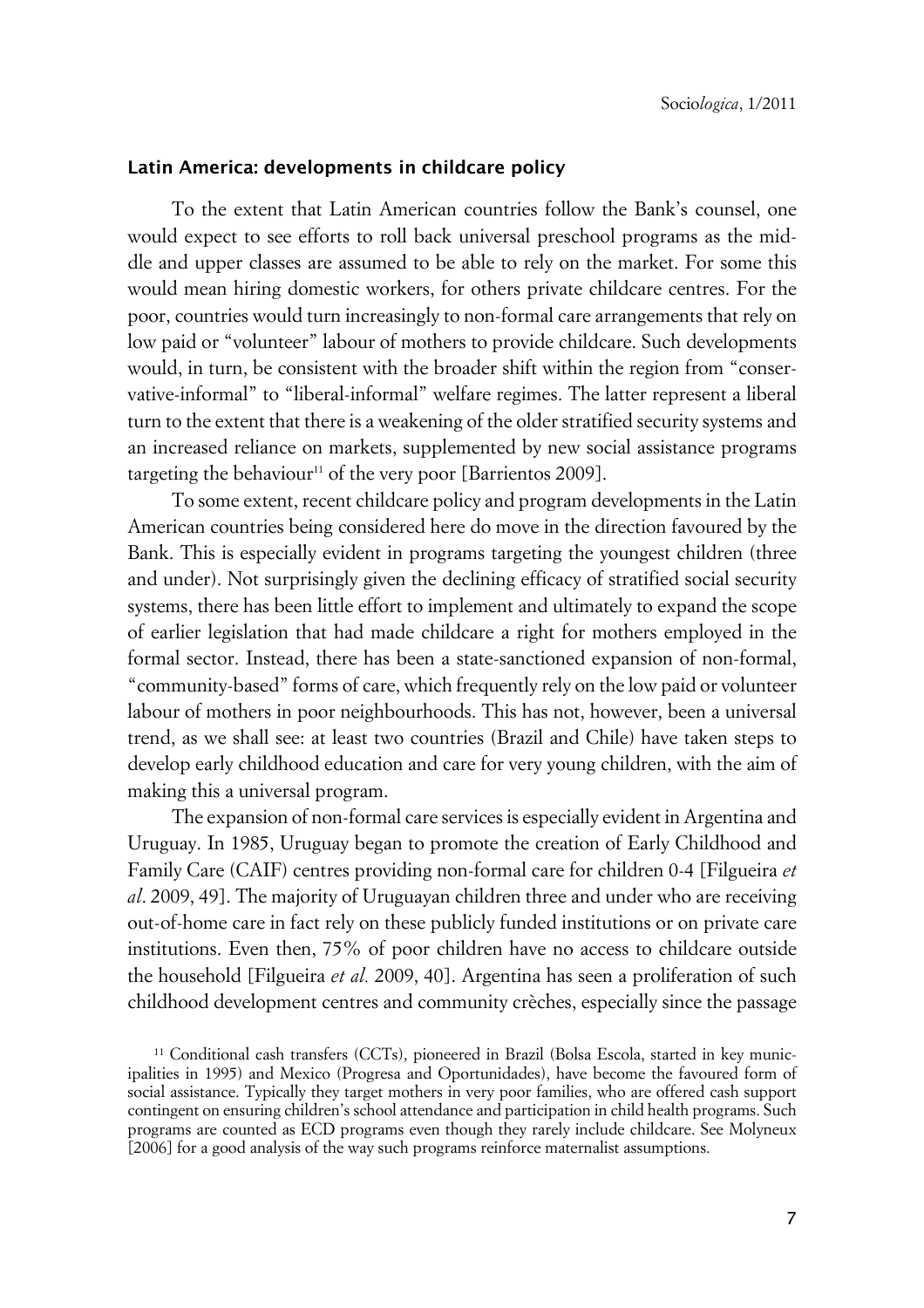of the National Education Law in 2006, which formally recognised non-formal education centres. The latter do not require the presence of specialised personnel and in fact often turn to mothers themselves to "feed and care for the children" [Faur 2008, 88]. As in the country's experiments with CCT programs, poor women are not treated as rights-bearing citizens but rather "as resources for the State's social policy which, building on a maternalistic vision of assistance, incorporates women as mediators in the relation between the State and their children" [Faur 2008, 34].

While such programs in Argentina and Uruguay continue to rely on the unpaid care work of poor women, the Mexico's Federal Daycare program for Working Mothers [2007], carried out under the auspice of the Ministry of Social Development (Sedesol) aims to mitigate poverty by encouraging the incorporation of poor women into the (informal) labour market.12 It requires a co-payment amounting to approximately 35% of the costs. As Staab and Gerhard argue, this is in line with the state's current poverty agenda "according to which beneficiaries of social services should not be mere recipients of state handouts, but shoulder part of the costs to be paid in money or kind" [2010, 19]. It is also limited to 14% of the population, thus does not include many low income families. The program also claims to have created jobs for women – but as self-employed workers not eligible for social security coverage. Thus,

rather than expanding the role of public institutions in the provision of care, the programme creates a "quasi-market" for home-based daycare services through supplyside incentives and demand-side subsidies. Thus Sedesol offers a lump sum of 35,000 Mexican pesos to individuals or civil society organizations interested in opening and running a daycare centre at their individual home or community centres....To qualify for the grant, the potential provider does not need any formal training or previous experience (except to have completed secondary school education). [Staab and Gerhard 2010, 10]

Sedesol's approach to establishing daycare centres also means that coverage is dependent on those willing to supply care to determine the quantity and spatial distribution of daycares. In contrast, Chile and Brazil have taken steps to establish the basis for a universal, high quality childcare system along the lines recommended by the OECD [2006]. During her presidency (2006-2-10), Bachelet developed a bold plan to provide guaranteed access to free crèches (84 days to 2 years) and intermediate (2-3 year olds) on a full day basis for all, beginning with the poorest 40% of the population and reaching 60% of the population by 2011. Unlike Mexico's daycare program or the non-formal institutions found in Argentina and Uruguay, the crèches

<sup>&</sup>lt;sup>12</sup> In addition to low household income and requiring that recipients are working or looking for a job or studying, one of the criteria is that the women do not have access to childcare via the major social insurance agencies, IMSS and the ISSSTE.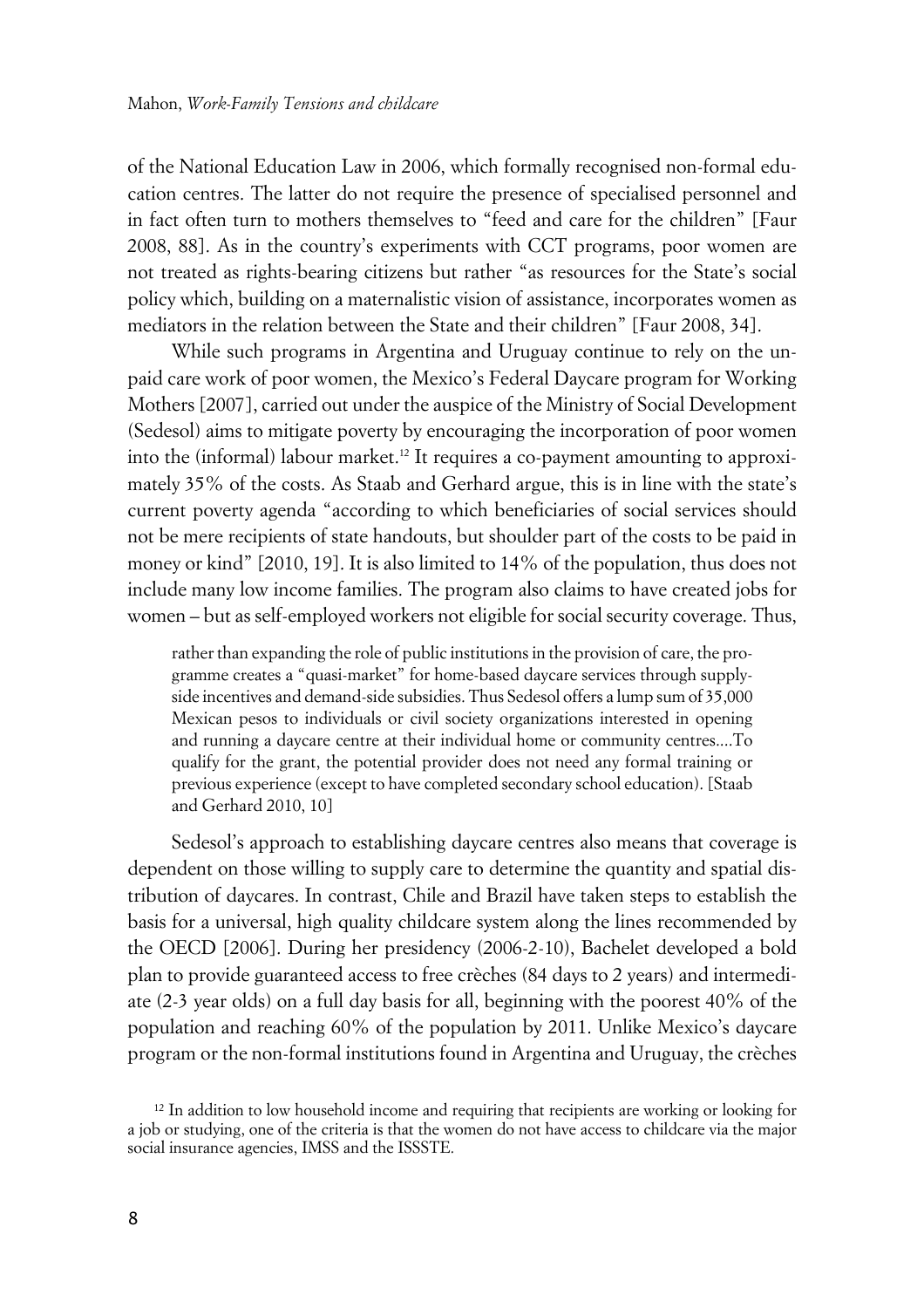and intermediate centres are to be staffed by qualified personnel. The emphasis on universality and quality reflects the way the Chilean program is seen neither as daycare for working mothers nor as a service to help poor children but rather as "early childhood education and care" aimed at providing a fair start for all. As Staab and Gerhard note, this did not mean that gender equality was ignored, although, as in Mexico, its secondary status "goes to show how difficult it is to move away from maternalistic ideals in both countries where female labour force participation has historically been low and conservative forces, including the Catholic Church, strongly influence gender and social norms" [2010, 21].

In Brazil too out-of- home care for very young children has come to be officially recognised as part of the education system. As early as 1982, voicing the demand of feminist and children's rights groups, the Brazilian State Council on the Status of Women argued tor an integrated policy of children 0-6 in the context of growing recognition that a divided system contributed to class, gender and racial inequality. The participation of feminists and children's rights groups in the struggle for democratisation had an impact on the 1988 Constitution which recognised the principle of an integrated early childhood education and care system [Rosemberg 2003, 287]. Although the 1996 reforms opened the way to the expansion of non-formal early childhood education, childcare and preschool were placed under the auspice of the Ministry of Education which in 1998 produced a curriculum structure for children 0-6 [Choi 2006]. A key step forward was made in 2001 when Brazil adopted a ten-year education plan that aimed to achieve 50% enrolment of children 0-3 0 and 80% of 4-5s by 2011.

Brazil's achievements fall short of its ambitions, in part because responsibility for delivering childcare falls on the cash-strapped municipalities, which receive subsidies from the federal government but have not managed to secure technical and financial assistance required from state governments, struggling to handle new responsibilities for secondary and tertiary education in a context of fiscal restraint [Choi 2006, 32]. As a result, disparities between rich regions (and families) and poor remain, with the former able to turn to private centres, while in poorer, often rural, areas children lack access to such services whether under public or non-profit auspice [Choi 2006, 9].

As the Chilean and Brazilian examples suggest, when framed as education and childcare, there is a greater tendency to aim for universality than to adopt the targeted approach favoured by the World Bank. This is clearest in programs for preschool children. The ambition to achieve universal coverage of preschool children had begun to take root well before the World Bank had discovered ECD as the Brazilian example discussed above suggests. In Mexico, preschool coverage began to expand in the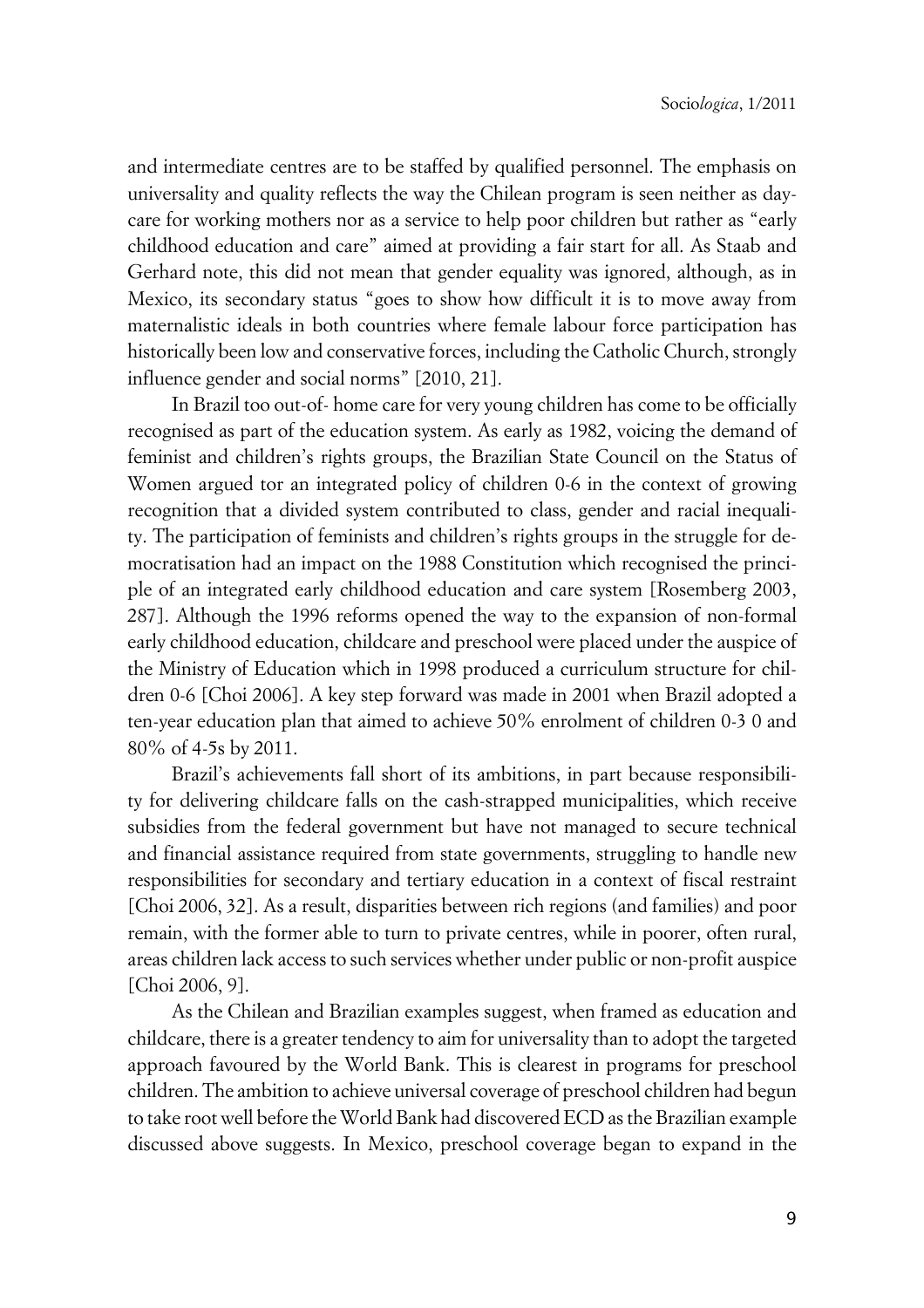1970s, only to stall in the wake of the first economic crisis in the 1980s [OECD 2004, 16]. Argentina, with a long tradition of universal primary education, had achieved a gross enrolment rate for children 4-5 of 49% by 1991 [Berlinski and Galiani 2005].

Moreover, despite facing economic instability and crises, linked in no small way to the structural adjustment policies promoted by the World Bank, the middle income Latin American countries have continued to aim for universal preschool. Thus in 1993 Argentina launched an ambitious infrastructural investment program linked to the new Education Act's extension of mandatory schooling to begin with preschool for five year olds [Berlinksi and Galiani 2005; Faur 2008]. The 2006 Education Act established the goals of 100% enrolment for 5 year olds and the growing incorporation of three and four year olds. Uruguay's 1995 education reforms similarly laid the basis for universal preschool for the same age group. In 2002, Mexico made preschool mandatory for 3-5 year olds – the only country in the world to do so [Yoshikawa *et al*. 2007, 15]. The initial proposal, made by a Senator from the main opposition party, "framed the issue in terms of the right of all children to an education as set out in the Mexican constitution" [Yoshikawa *et al.* 2007, 14]. Included in the legislation was the requirement for all preschool teachers to have the equivalent of 4 years tertiary education. In 2004, a national preschool curriculum, based on a child-centred pedagogy, was developed for all preschools.<sup>13</sup> These important developments – including a program to enhance education quality, partly funded by the World Bank – aim to improve equality of opportunity not by targeting, as the Bank would counsel, but by making the system universal and by aiming for high quality across the country, while respecting cultural diversity. Yoshikawa *et al.*'s [2007] assessment shows that this still remains more of an ambition than a reality as quality remains uneven. Nonetheless, Mexico's preschool stands out within the Americas for its bold ambitions.

As of 2007, net enrolment ratios<sup>14</sup> for preschool ranged from 47% in Brazil to 97 percent in Mexico [UNESCO 2009].<sup>15</sup> While these rates, with the exception of Mexico, stop short of universality, they do place these countries – and, on average, the Latin American and Caribbean region as a whole [UNESCO 2009] – at the top for the Global South. Nevertheless, inequality remains an issue as services for those

<sup>14</sup> Net enrolment ratios are calculated on the basis of the number of children of preschool age in preschool over the number of children of preschool age (UNESCO 2009).

<sup>15</sup> For the other countries gross enrolment rations were 53% for Chile, 66% for Argentina and 72% for Uruguay. These figures compare favourably to Canada's (68%).

<sup>&</sup>lt;sup>13</sup> The largest are the general public preschools but private preschools account for around 10% of places. The curriculum is also to be followed by the special preschools for the indigenous population, special programs run by CONAFE (Consejo Nacional de Fomento Educativo) providing an enriched experience for children in small villages (Yoshikawa et al 2007, 11) and to preschool programs run by IMSS and ISSTE.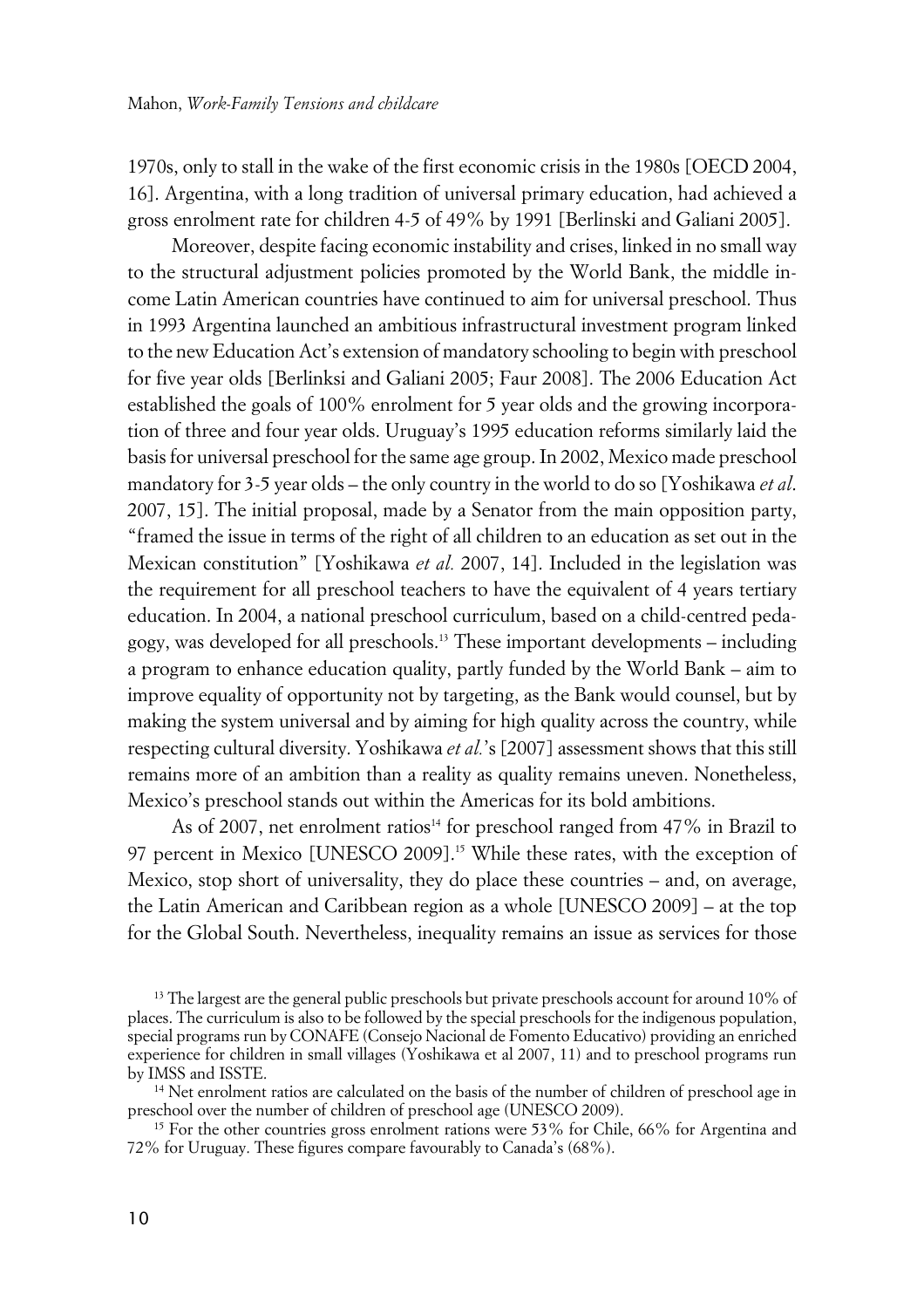under four (and five for Argentina) remain at best patchy. More importantly, even when, as in Mexico, near universality has been achieved for 4-5 year olds, there are sharp differences in the quality of education and care. This is especially pronounced in systems where the private sector plays a significant role as it does in Argentina (31%), Uruguay (33%), and Chile (56%) [UNESCO 2009]. Moreover, the majority of preschools offer only part-day services. In poorer families, mothers (or siblings) are required to fill the care gap while better-off families can hire domestic workers (sometimes, as in Chile, migrant care workers – see ECLAC 2007, 89] to fill the gaps. Like the "community mothers" providing non-formal care or those providing care under Mexico's new daycare program, domestic workers form part of the low paid, insecure informal sector.<sup>16</sup>

### **Conclusions**

As we have seen, the World Bank views childcare – or early childhood education and care, as the OECD [2006] proposes – as a small part of the broader package of measures advocated through its campaign to promote "investment" in early childhood development programs. Such programs, it argues, should target the very poor as a way to tackle the inequalities that its structural adjustment programs have helped to deepen. To the extent that Latin American (and other Southern) countries follow such advice, however, they will contribute to the very inequalities – class, gender and racial – that the Bank claims to address, as it reinforces existing differences in access to quality childcare as well as familialist ideals of care,<sup>17</sup> especially for poor women.

To some extent the childcare policies of key middle income Latin American countries conform to the course prescribed by the Bank. This is particularly evident in the official recognition and subsequent expansion of non-formal programs. Existing alongside better-financed programs provided for formal sector workers and private programs available only to a privileged elite, such programs simply serve to perpetuate the "unequal beginnings" the Bank claims to tackle. Moreover, while they may offer those providing the care improved welfare – in the form of modest income supplements or food for their children – like conditional cash transfers, they propagate "the notion of poor women as a nearly inexhaustible resource at the service of the State" [Faur 2008, 39]. Such programs rarely provide an entry point to formal

<sup>&</sup>lt;sup>16</sup> In Argentina and Chile, however, there have been recent gains in securing rights for domestic workers [Faur 2008; ECLAC 2007].

<sup>&</sup>lt;sup>17</sup> Kremer [2004] developed the notion of societal ideals of care to explain different childcare systems in countries where home-based care remains the ideal, and those where the norm has become centre-based care.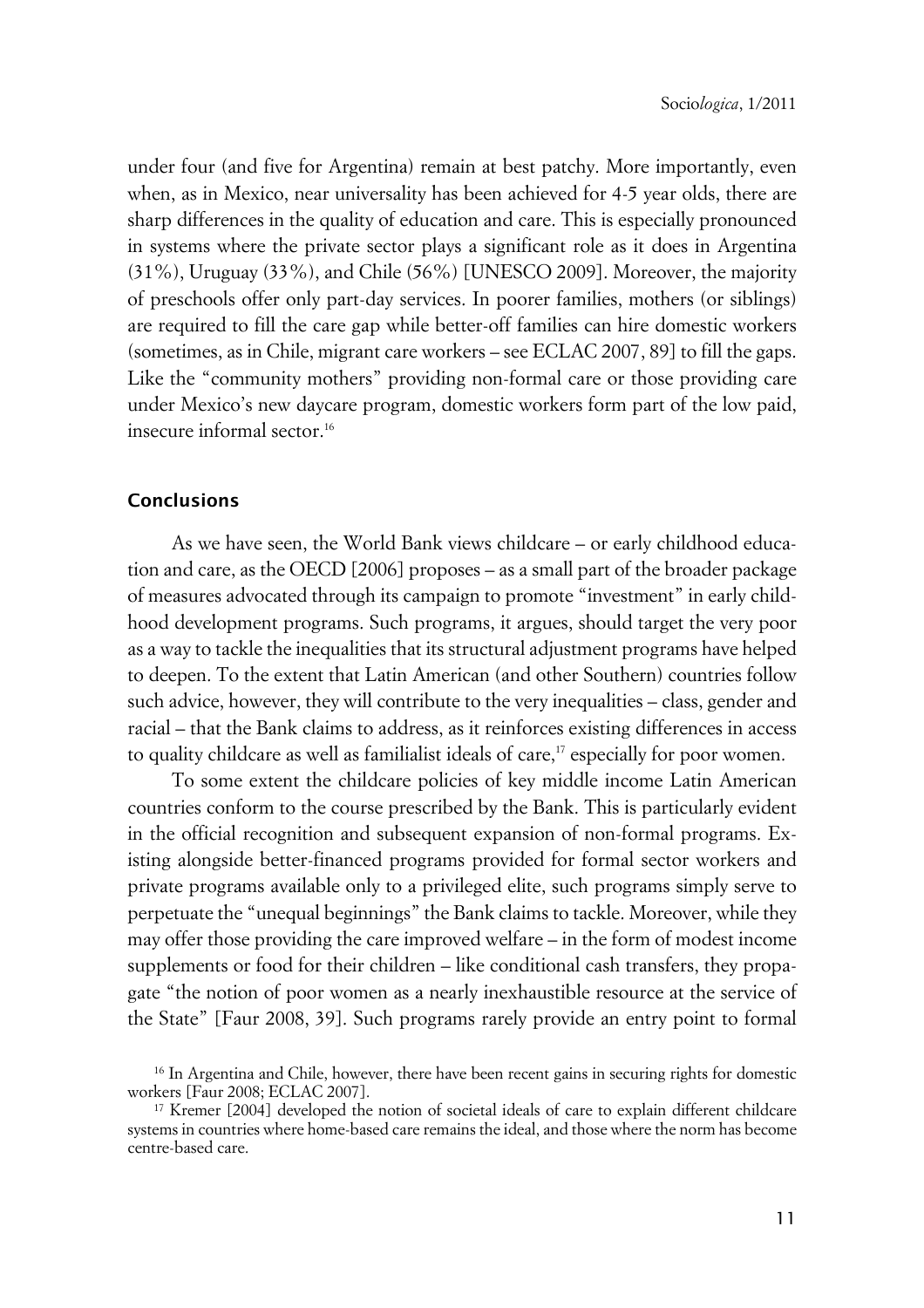sector jobs. They provide, at best, a modicum of training, let alone skill certification.<sup>18</sup> Even when such care provision is treated like "work", as it is under Sedesol's daycare program in Mexico, such jobs are not part of the formal sector and thus do not confer social security benefits. Even Chile's new early childhood education centres, which require tertiary education, offer compensation well below the level of primary school teachers and many of the posts are fixed term [Staab and Gerhard 2010, 16].

Yet it would be wrong to conclude that these countries are simply following the Bank's advice. This is particularly evident in their preschool policies, especially Mexico's, where they have clearly deepened their commitment to universal provision. In Brazil and Chile, moreover, the ambition of providing universal early childhood education and care extends – at least formally – to cover all children from 0-6. This suggests that, in these countries at least, the World Bank has not managed to diffuse its preferred model. Rather, it has at most managed to spread the principle of "investment in the early years."<sup>19</sup> In other words, while the Bank may have helped to identify ECD – and with it, childcare and education – as a priority area, national political and state-structural arrangements determine the way such principles get translated into practice. The importance of such domestic political alignments is clear in Rosemberg's [2003] analysis of childcare in Brazil, Filgueira *et al.*'s [2009] study of Uruguayan childcare policy and Staab and Gerhard's [2010] comparative analysis of recent developments in Chile and Mexico.

Despite these important differences in national political state/political configurations, it does seem that when childcare is framed as "education", it is easier to make the case for universality as this resonates with long-established commitments – at least in these countries – to education for all. This frame can open opportunities to challenge familialist ideals of care. On its own, however, it is insufficient to secure the kind of childcare arrangements to address the tension between women's growing involvement in market work (formal or informal) and their ongoing responsibilities for unpaid care. Thus, for instance, the majority of preschool programs are part day. It is therefore critical that the issue is framed as promoting generational and gender equality. Staab and Gerhard [2010, 24-25] conclude with a critique of current policies – including the most ambitious, like Chile's – which is worth paraphrasing here. First, care provided within the home needs to be shared more equally between men and

<sup>&</sup>lt;sup>18</sup>Peru's "Wawa Wasi" program apparently is, however, currently developing such a certification program for its volunteers [ECLAC 2010, 22].

<sup>&</sup>lt;sup>19</sup> See Weyland [2006] for a useful distinction between 'model' and 'principle' diffusion. He argues that the latter may be more successful for relatively straightforward programs such as pensions, but it more difficult in complex areas like health and education. The latter more typically involves 'nudging' states to adopt certain principles, in this case to prioritise investment in ECD.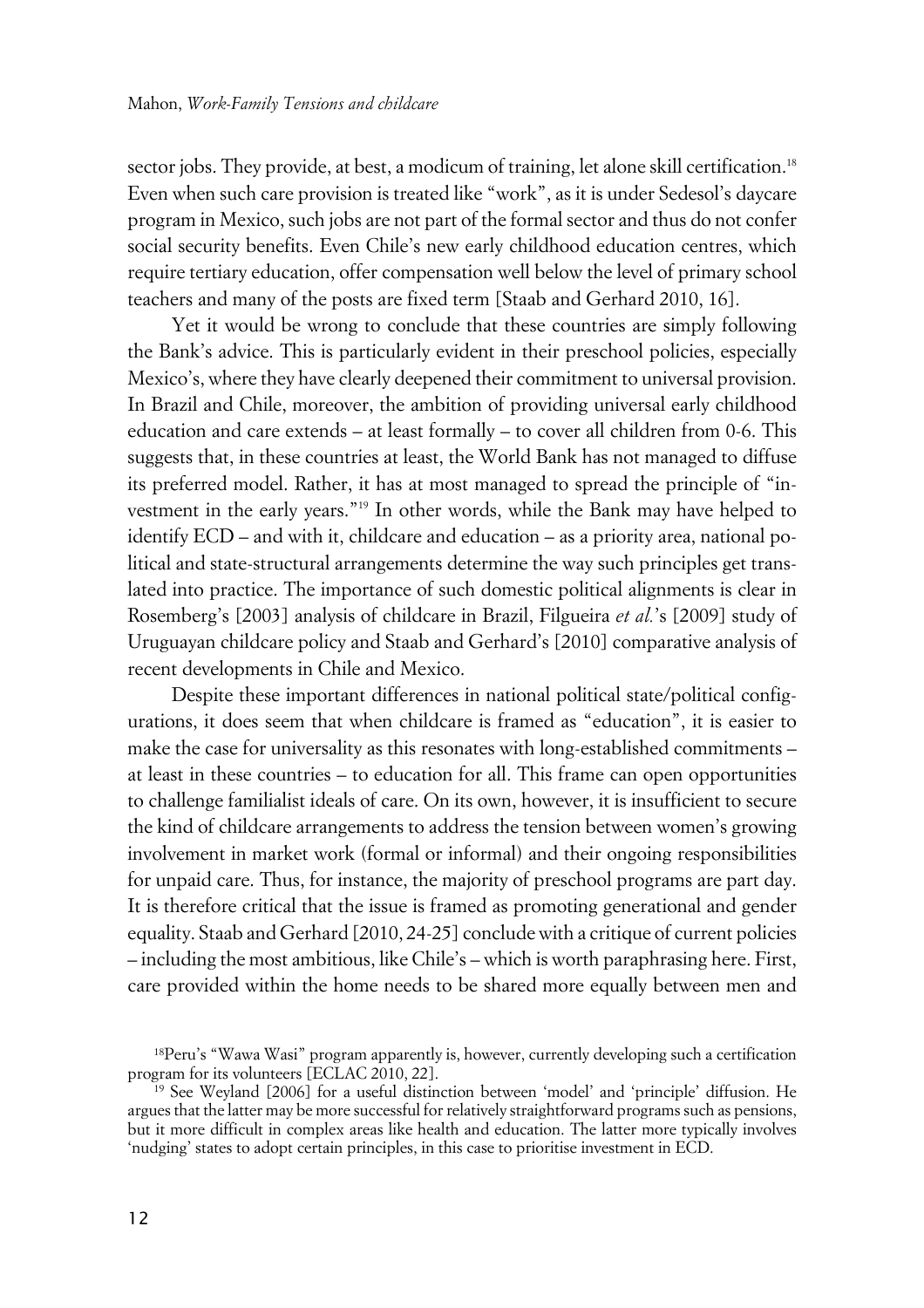women. This does not mean that it is enough to push men to "become responsible fathers"– a position of which Bedford [2009] is rightly critical for demonizing poor men while ignoring the state's responsibility to develop policies that promote workfamily balance. It does, however, mean measures such as the adoption of parental leave policies that provide sufficient replacement rates to make it economical for men to take their share of the leave, ideally backed by a quota system or "daddy months." Second, the move to commodify care, in Latin America as in much of North America and Western Europe, has done little to challenge the idea that it is women's work and hence of low value. Chile's effort to raise staff qualifications goes part of the way to addressing this but pay levels and terms of employment remain inadequate. The struggle for equal pay for work of equal value remains as relevant as ever.

Third, the link between macro-economic, labour market and social policies needs to be made explicit. The best early childhood education and care policies will be hard to implement in a context where Finance ministries are focused on 'getting the macroeconomic fundamentals right' (or, fiscal restraint) and "flexibilised" labour markets that continue to generate a disproportionate share of informal employment will continue to generate levels of inequality "in the here and now" that make it very difficult to tackle equal opportunity for the next generation. As the background document prepared by ECLAC for the 11th regional conference on women in Latin America and the Caribbean argued, "a public policy cannot 'save' a generation at the expense of increasing care responsibilities and placing them exclusively on the shoulders of women" [2010, 27].

*Acknowledgements*

*I would like to thank Kate Bedford, Tracy Fenwick, Debora Lorpreite, Sonya Michel, Lisa Mills, Manuela Naldini and Cristina Rojas for their insightful comments on this paper.*

## **References**

Abramo, L., and Valenzuela, M.E.

2005 "Women's Labour Force Participation Rates in Latin America." *International Labour Review* 144: 4369-4399.

### Barrientos, A.

2009 "Labour Markets and the (Hyphenated) Welfare Regimes in Latin America." *Economy and Society* 38: 87-108.

Bedford, K.

2009 *Developing Partnerships: Gender, Sexuality and the Reformed*. World Bank: University of Minnesota Press.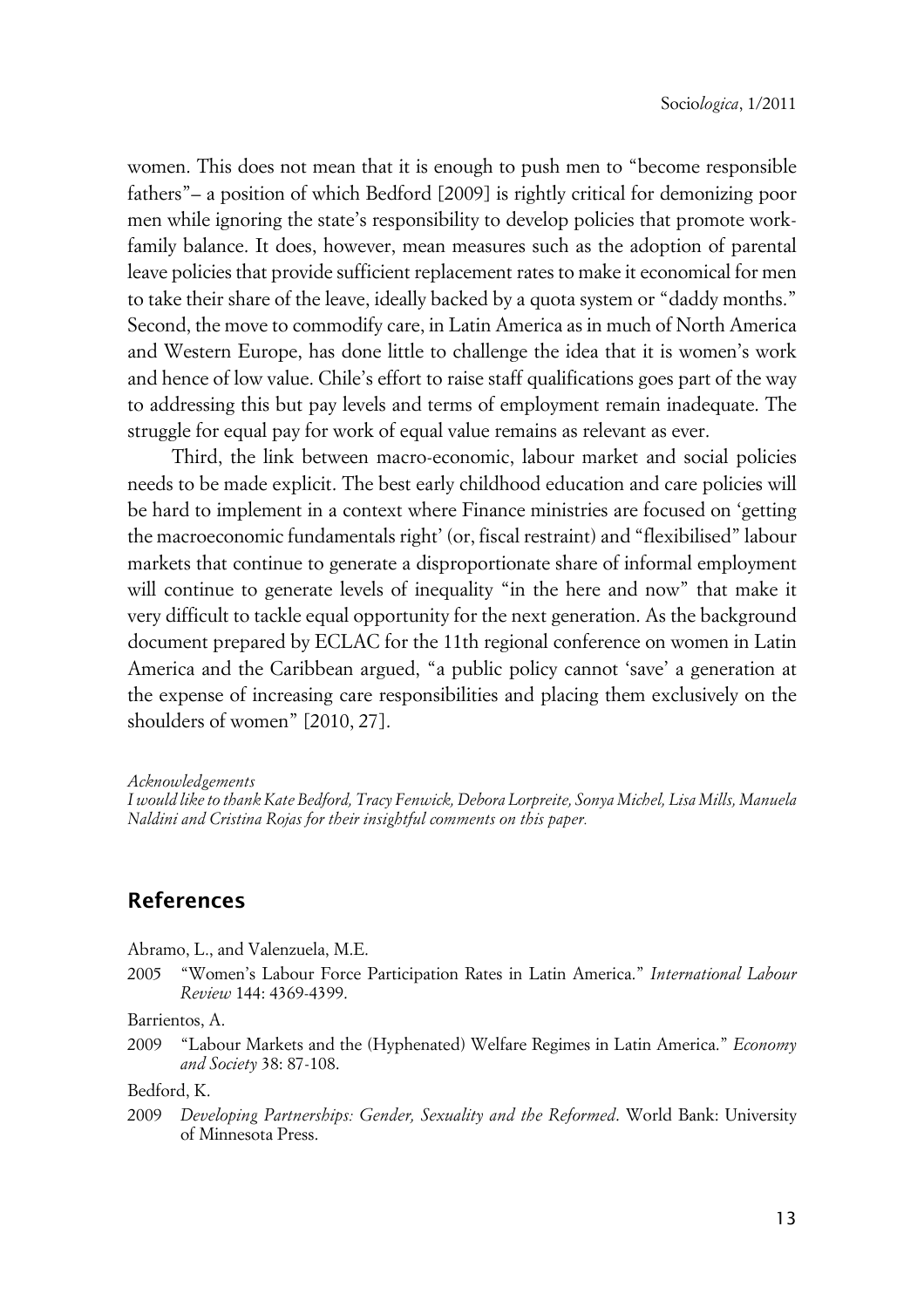Berlinski, S., and Galiani, S.

2005 *The Effect of a Large Expansion of Pre-Primary School Facilities on Pre-School Attendance and Maternal Employment*. London: Institute of Fiscal Studies.

Choi, S.-H.

2006 *Policy Review Report: Early Childhood Care and Education in Brazil.* Paris: UNESCO.

ECLAC

- 2007 *Women's Contribution to Equality in Latin America and the Caribbean.* Prepared for the 10th session of the regional conference on women in Latin America and the Caribbean Coordinated by Sonia Montaño.
- 2010 *What kind of state? What kind of equality?* Prepared for the 11th regional conference on women in Latin America and the Caribbean, Brasilia 13-16 July.

Faur, E.

2008 *The "Care Diamond": Social Policy Regime, Care Policies and Programmes in Argentina.* UNRISD Research Report 3.

Ferrera, M.

- 1996 "The Southern Model of Welfare In Social Europe." *Journal of European Social Policy* 6: 17-37.
- 2005 (Ed.) *Welfare States and Social Safety Nets in Southern Europe*. London: Routledge.

Filgueira, F.

- 2005 ''Welfare and Democracy in Latin America: the Development, Crises and Aftermath of Universal, Dual and Exclusionary Social States." Geneva: UNRISD.
- Filgueira, F., Gutierrez, M. and Papadópolos, J.
- 2009 *The coming of age of a mature welfare regime and the challenge of care: labour market transformation, the second demographic transition and the future of social protection in Uruguay*. UNRISD.
- García, M., and Karakatsanis, N.
- 2006 *"Social Policy, Democracy and Citizenship in Southern Europe."* In *Democracy and the State in the New Southern Europe*, edited by R. Gunther, P. Damandouros, Y. Nikiforos, and D.A. Sotiropoulos, New York: Oxford University Press.

Heckman, J.J.

1999 *Policies to Foster Human Capital.* Presented at the Aaron Wildavsky Forum, University of California, Berkeley, June.

Kremer, M.

2004 "The Politics of the Ideals of Care: Danish and Flemish Child Care Policies Compared." *Social Politics* 13: 261-285.

Mahon, R.

2010 "After Neo-Liberalism? The OECD, the World Bank and the Child." *Global Social Policy* 10: 172-192.

Molyneux, M.

2006 *"*Mothers at the Service of the New Poverty Agenda: Progresa/Oportunidades, Mexico's Conditional Transfer Programme.*" Social Policy and Administration* 40: 425-449.

Naldini, M.

2003 *The Family in the Mediterranean Welfare States*. London/Portland: Frank Cass.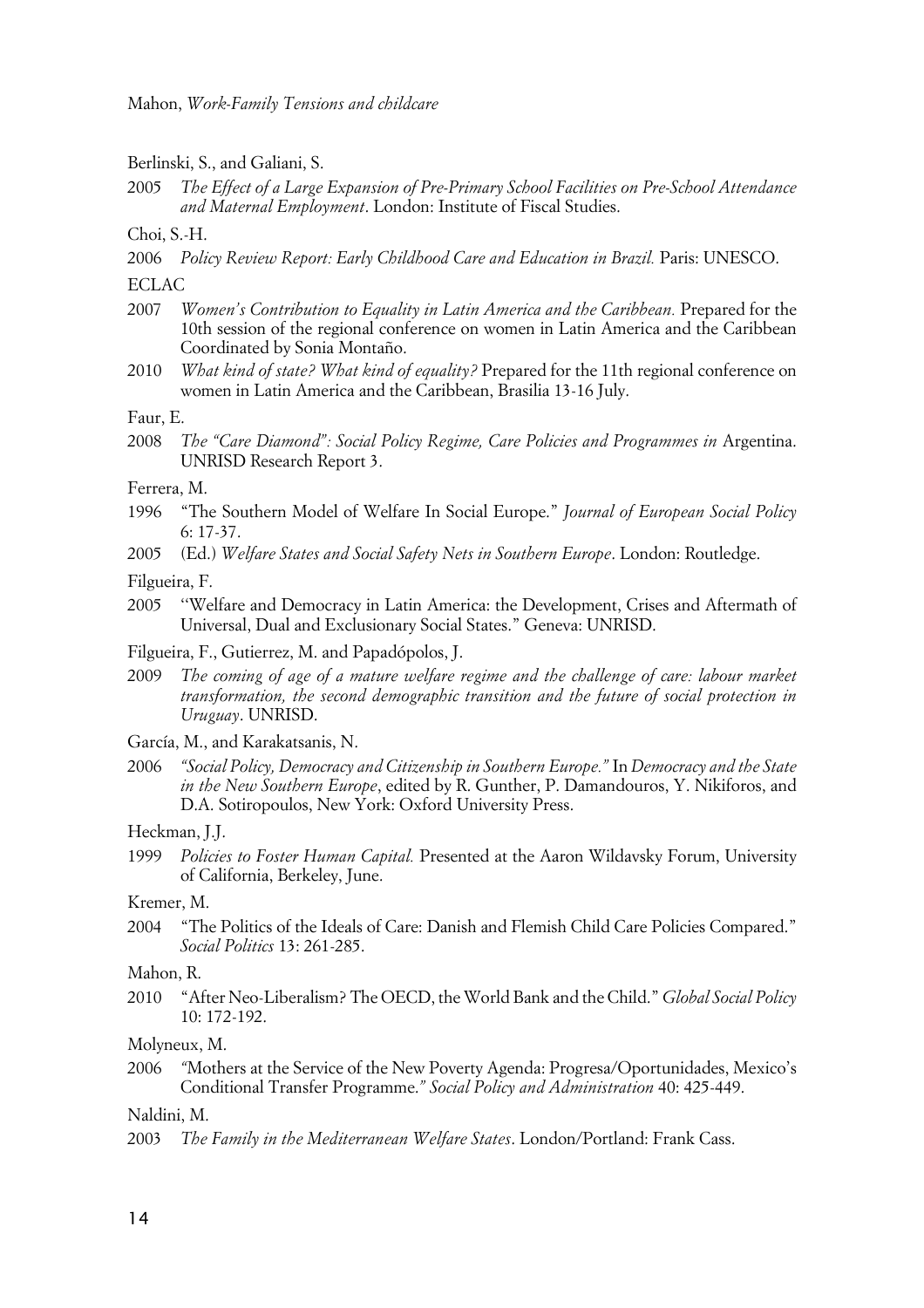Naldini, M., and Saraceno, C.

2008 "Social and Family Policies in Italy: Not Totally Frozen but from Structured Reforms." *Social Policy and Administration* 42: 733-753.

#### **OECD**

- 2004 *Early Childhood Education and Care Policy: Country Note for Mexico*. Paris: OECD.
- 2005 *Babies and Bosses: Reconciliation of Work and Family Life A synthesis of findings for the OECD countries*. Paris: OECD.
- 2006 *Starting Strong: Early Childhood Education and Care*. Paris: OECD.
- Rosemberg, F.
- 2003 "Multilateral Organizations and Early Childcare and Education Policies for Developing Countries." *Gender and Society* 17: 256-266.

Talcott, M.

- 2004 "Gendered Webs of Development and Resistance: Women, Children and Flowers in Bogotá." *Signs* 29: 465-489.
- Staab, S., and Gerhard, R.
- 2010 *Childcare Service Expansion in Child and Mexico: For Women or Children or Both?* UN-RISD Gender and Development Programme Paper #10 May.

#### **UNESCO**

- 2009 *Global Education Digest 2009: Comparing Education Statistics Across the World*. Montreal: UNESCO.
- Vegas, E., and Santibañez, L.
- 2010 *The Promise of Early Childhood Development in Latin America and the Caribbean*. Washington, DC: The World Bank.

#### Weyland, K.

- 2006 *Bounded Rationality and Policy Diffusion: Social Sector Reform in Latin America.* Princeton: Princeton University Press.
- World Bank
- 1995 *Investing in People*. Washington, DC: International Bank for Reconstruction and Development, the World Bank.

Yoskikawa, H., McCartney, K., Myers, R., Bub, K., Lugo-Gil, J., Ramos, M.A., and Kraul, F.

2007*Early Childhood Education in Mexico: Expansion, Quality Improvement and Curricular Reform*. Innocenti Working Paper 2007-03, UNICEF.

#### Young, M.E.

- 1995 *Investing in Young Children*. Washington, DC: The World Bank
- 2002 "Ensuring a Fair Start for All Children: The Case of Brazil." In *From Early Child Development to Human Development: Investing in our Children's Future*, edited by M.E. Young, Washington, DC: The World Bank.

Young, M.D.

1996 *Early Child Development: Investing in the Future*. Washington, DC: The World Bank.